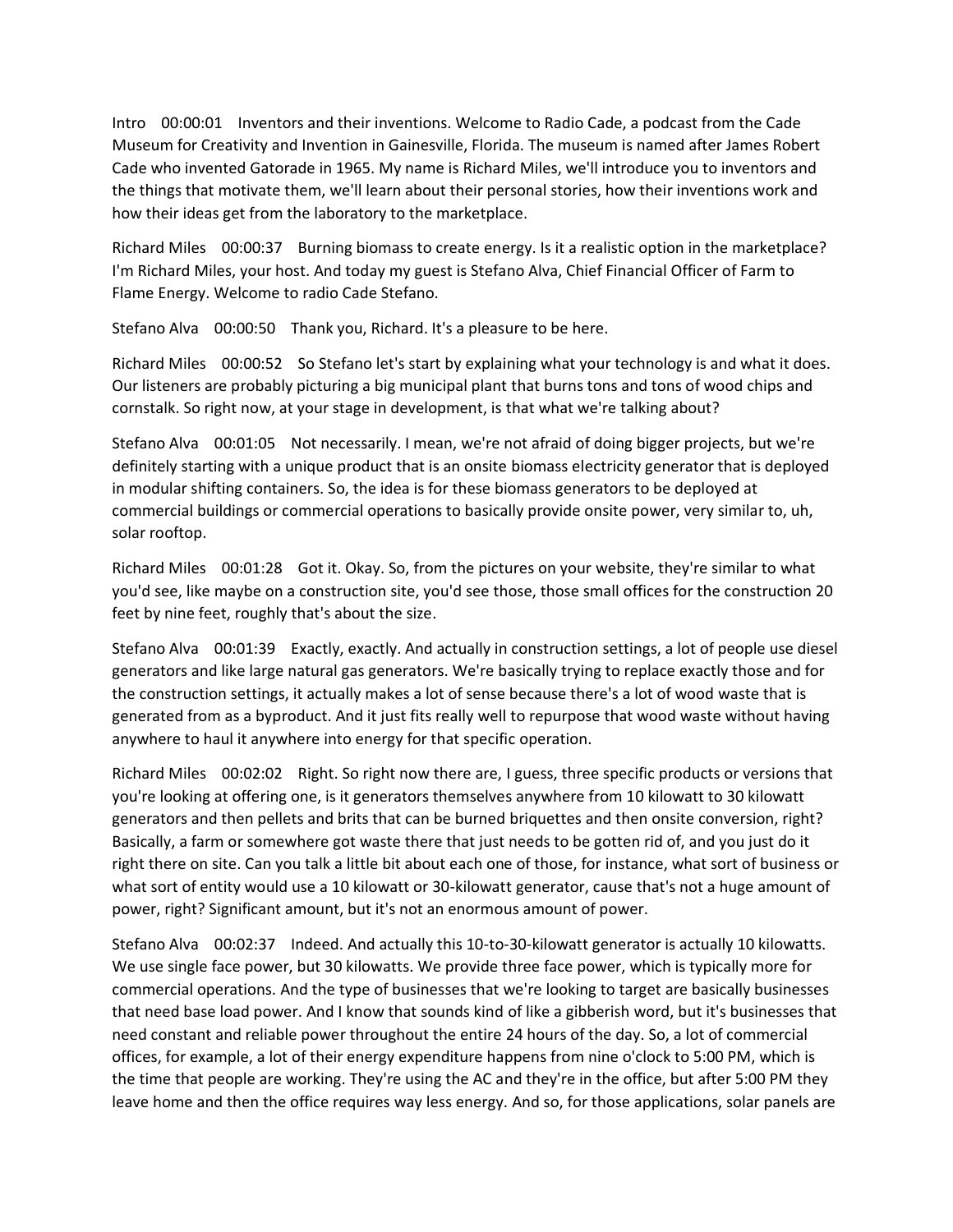actually a great option because that's when the sun is shining, but there's a bunch of other applications where solar does not do the job that well because a lot of the power need is actually from 5:00 PM to 9:00 AM the next day.

Stefano Alva 00:03:33 So for example, our first client is a commercial vertical greenhouse in New Jersey. This one is called Think and Grow Farms. And they've been fantastic. They've been super supportive with us since last year. And what they're doing is that they're growing lettuces and tomatoes. And because of that, they need lighting heat control and all these energy expenditures that are throughout the 24 hours of the day, basically. And because of that, our application fits really well. And I'm talking about our electricity generator and our electricity generator is really our core product is really the product that we spend the most time developing and around where our patent is. So that's been our focus really since the inception of the company, the pellets and briquettes are more of a side product that we realize that we're able to create pellets and briquettes that work in conventional pellet stoves and conventional fireplaces or home heating applications. Since we're using the same biomass waste materials that we'd be using to create electricity, but instead we can compress it and utilize it for heat generation.

Richard Miles 00:04:38 I see. So, the pellets briquettes are it's much more of a retailer or a home application, a business wouldn't use that as for instance.

Stefano Alva 00:04:44 If a lot of businesses would be able to find the use for it, in the sense of having a heating purchase agreement, a lot of business start currently using for example, natural gas to heat their buildings or their operations. And we want to replicate that same relationship. We can install a heater at your building. Then the client basically uses this fuel, the pellets in the briquettes as needed the system automatically dispenses the pellets and creates the heat. And we just receive a notification when our client's fuel tank is low, we go and refill it and then we're outta there.

Richard Miles 00:05:15 Okay. I get it. What is the difference? So, in the generators, right, those are biomass, electrical generators. What is fueling them? Cause I was confused. I thought that you had some sort of fuel there for the generators. How does that work?

Stefano Alva 00:05:28 Correct. So, the fuel that we're using to power our generators is this is really where our patent is around, which is the way that we convert the biomass to a powderized fuel that is very uniform and it behaves in a very predictable way. So, what has been a challenge in the industry is really to be able to overcome the different types of biomass that are available and be able to find the system where you can create a uniform output out of this mixed biomass waste. And that's exactly what our patent focuses on and what our expertise really lies in. And our ability to convert mixed biomass waste into a uniform powder that can be used to create electricity.

Richard Miles 00:06:06 This right here shows you the power of conversation. Cause I, I read your materials, I read your website. That totally went over my head. But now that makes a lot of sense. If you had that sort of powder form, that's much easier to transport and take care of and, and so on rather than even something like a briquette or a pellet. So now I get it <laugh> so the final thing you do is onsite conversion, which I imagine is just for what, mostly for farms that it's too much to even just gather up whatever it is, corn stocks or Koka husks, whatever that you just feed it straight into a, a generator type of device. Is that how that works?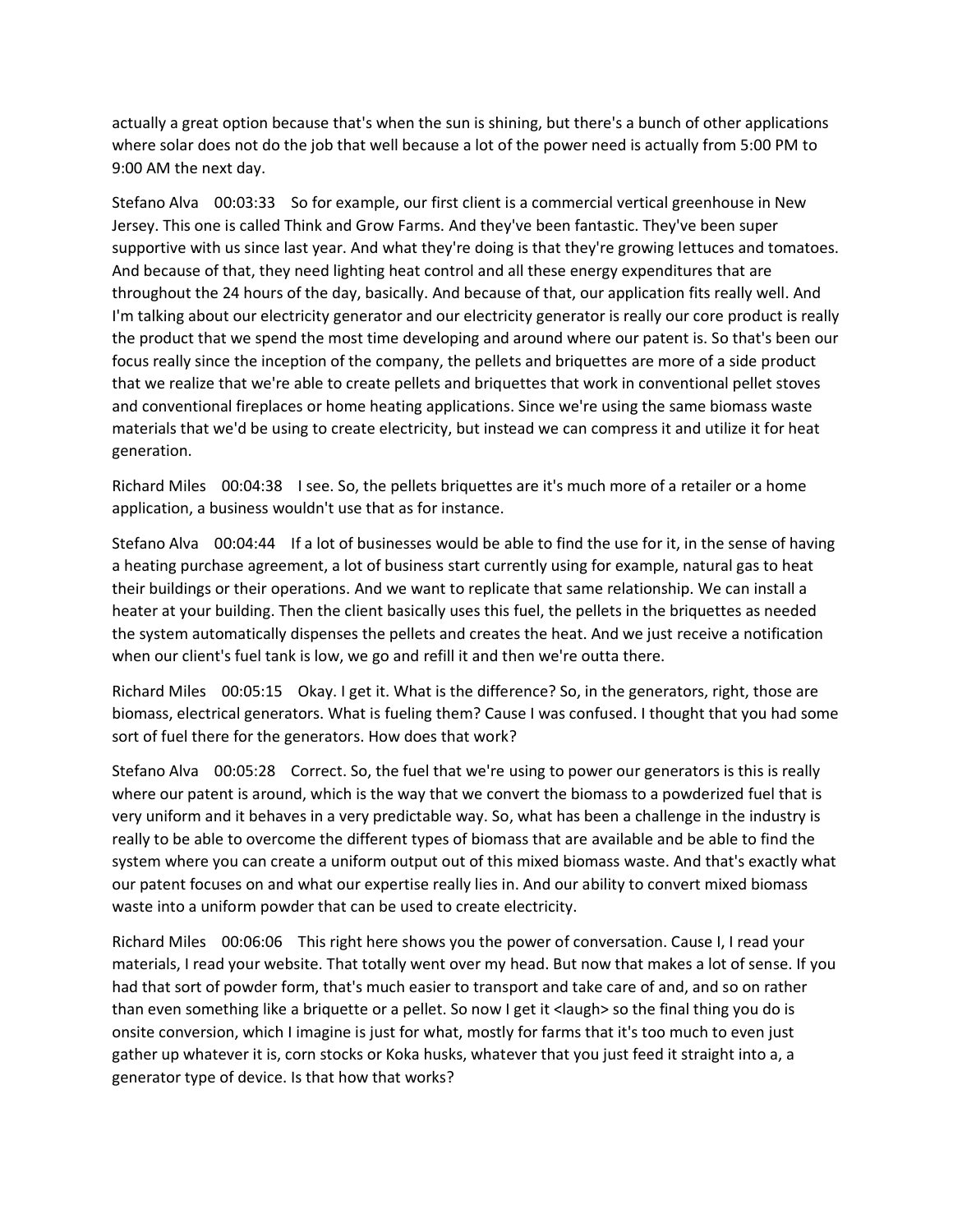Stefano Alva 00:06:36 Indeed. So last year we received an award from the environmental protection agency and this award was centered around our mobile fuel processor. So, what we basically do is that we transport or equipment or client site and we're able to produce either a generator fuel or pellets and briquettes from the biomass waste that they have available. So, we basically transport our equipment, which is wood shippers, grinders dryers, and then the compressors, if you wanna do pellets or the fine grinders, if you wanna do generator fuel and we transform the mixed biomas waste that they have on site to this usable product. And the interesting thing is that a lot of these farms, their waste comes in batches either. It's because they're a farm and they have harvest season. And so, they have all this waste piled up. That's the ideal time to engage with us in some sort of waste conversion.

Richard Miles 00:07:26 Interesting. We've already talked Stefano about the size right now of your current product, which is relatively small, but I'm sure you've already done some thinking about the market. Who are your customers gonna be? And so of course, as you well know, you have the greenhouse in New Jersey, but customers, no matter who they are, what they're trying to do, price is hugely important, right? Because the business has gotta be able to make, to get their energy, to price that they're gonna be able to somehow convert that into making their products or running their business at a price. That's not gonna bankrupt them. How does let's say a customer that has a choice and say, okay, we only need 30 kilowatts of electricity. We can either get it from the local utility from the city or county or we can get it from Farm to Flame. Where are you in terms of competitive price and reliability, you've already mentioned that you would be able to provide it essentially 24 7. Is that 24 7 365? Or where do you expect to land on that spectrum?

Stefano Alva 00:08:20 That's about 24, 7, 3 50 <laugh> the system requires about two weeks of maintenance every year.

Richard Miles 00:08:26 Year. I see.

Stefano Alva 00:08:27 But yes, the idea is that we're first targeting those operations that have high electricity costs. So, electricity costs depends on a lot where you are geographically. So, for example, here in Florida, electricity costs are actually really cheap. And unfortunately, it's because we're still relying on very cheap fossil fuels to create this electricity. And in addition to that, there's a lot of solar radiation available. And so that also makes our technology, I guess, a little bit less competitive. But when you're looking at areas like in the Northeast of the United States, New Jersey, New York, New England, those areas have low solar radiation, electricity prices are very high. I guess I'm gonna start talking about the electricity rates specifically out here in Florida, they're around like 10 cents a kilowatt hour and the Northeast, it goes up to 20 cents a kilowatt hour. So twice as much for electricity cost, the first power purchase agreement that we secured with this Think and Grow Farms client is at 14 cents a kilowatt hour.

Stefano Alva 00:09:22 So it's basically on par with the average residential electricity rates that people around the us are paying and how it compares to other technologies is, is really interesting. So, on one hand there's diesel generators, diesel generators are about twice as expensive. Maybe even more. Now that diesel is off the roof, but that costs around 28 cents a kilowatt hour to run just that diesel fuel cost, natural gas actually very cheap. You can get onsite natural gas power for around 10 cents a kilowatt hour. But now we've seen that the price volatility of natural gas are leaving some people worried. And then finally there's solar and solar plus storage aspect to it and explaining this is maybe a little complicated because the power that solar produces from 9:00 AM to 5:00 PM is actually very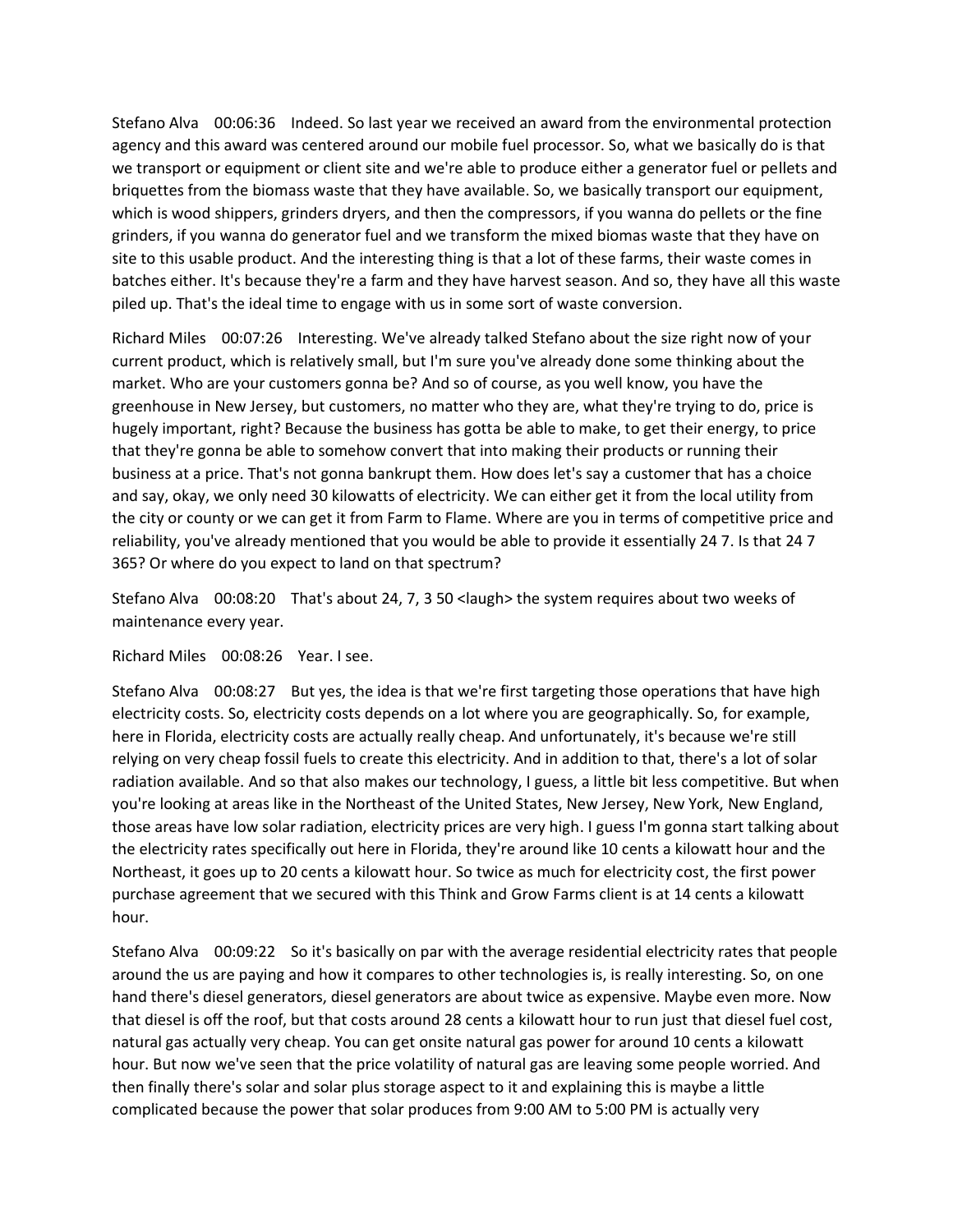affordable. And we've made great strides in the United States to installing as much solar power as we can.

Stefano Alva 00:10:14 That is able to provide power from 9:00 AM to 5:00 PM. But when you need to use that power in other times of the day, you need some sort of energy storage and whether that's coming from batteries or there's a lot of other technologies out there right now, lithium-ion batteries are the most popular solution. And when you integrate solar panels with batteries, the levelized cost of electricity goes up to like 40 cents a kilowatt hour just because the storage aspect of it is very expensive. And this is something that is also worrying on a sustainability side because we've been using lithium for let's say like less than 10 years for battery purposes. And there's already supply chain issues. There's already all these issues in the developing world where conflict minerals regarding like the nickel zinc, uh, lithium that is used are causing social problems are also causing environmental problems. And so, there is a need for renewable base load power, which is basically what our technology is exactly targeting.

Richard Miles 00:11:10 Right? That's fascinating. What about the initial capital investment? Let's say I'm a business and I'm trying to decide, do I get a diesel generator? Do I get a Farm to Flame generator, say 30 KW? What is the price, the upfront cost of getting that generator?

Stefano Alva 00:11:24 Let's see initially we thought that selling our equipment and selling our fuel in a long-term contract was a great way of dealing with our clients in a way of presenting our value. But after a lot of customer interviews and kind of just talking with clients, we realized that we wanted to engage in a little bit more of a business model that is more friendly to our clients. And so instead of us selling our equipment and selling our fuel, what we do is we secure with our client's power purchase agreements. So, this means that the client does not have to pay any of the upfront costs associated with the generator. Instead of them paying a hundred dollars, let's say to the utility bill every month, they're paying Farm to Flame \$90. And so, this business model really takes a lot of the risk out of the clients since they don't have to incur any of the upfront costs and they can experience savings from day one, which really, we have found is something that makes our clients at ease.

Stefano Alva 00:12:13 And just, I guess also to mention our technology qualifies for renewable energy certificates, investment tax credits, accelerated depreciation schedules, and having ownership of this equipment kind of entails that you have to go through the process of applying for these and then kind of like following through with them and that's a burden to our clients. So instead, we chose to keep ownership of the equipment and then take care of all this process so that we can just bundle this as savings. And at the end deliver a dollar per kilowatt hour solution that is similar to what our clients currently are paying from the grid.

Richard Miles 00:12:45 That's really innovative way of doing it. You must require some sort of minimum contract, right? Cause you wouldn't wanna do all this for say 30 days and have somebody go, yeah, I'm not wild about it, right. Is it like a minimum one-year contract or something like that?

Stefano Alva 00:12:58 Yes. And it's a little bit longer than that. Actually. I see basically trying to replicate the business model and financing model that solar projects have put forward. Right. And we found that clients are very comfortable with this business model and the contracts are typically for 20 years. So, a solar project similar to what I'm describing you lease it for around 20 years, which is a lifespan of the product itself. So that's the amount of time that you typically end up securing your power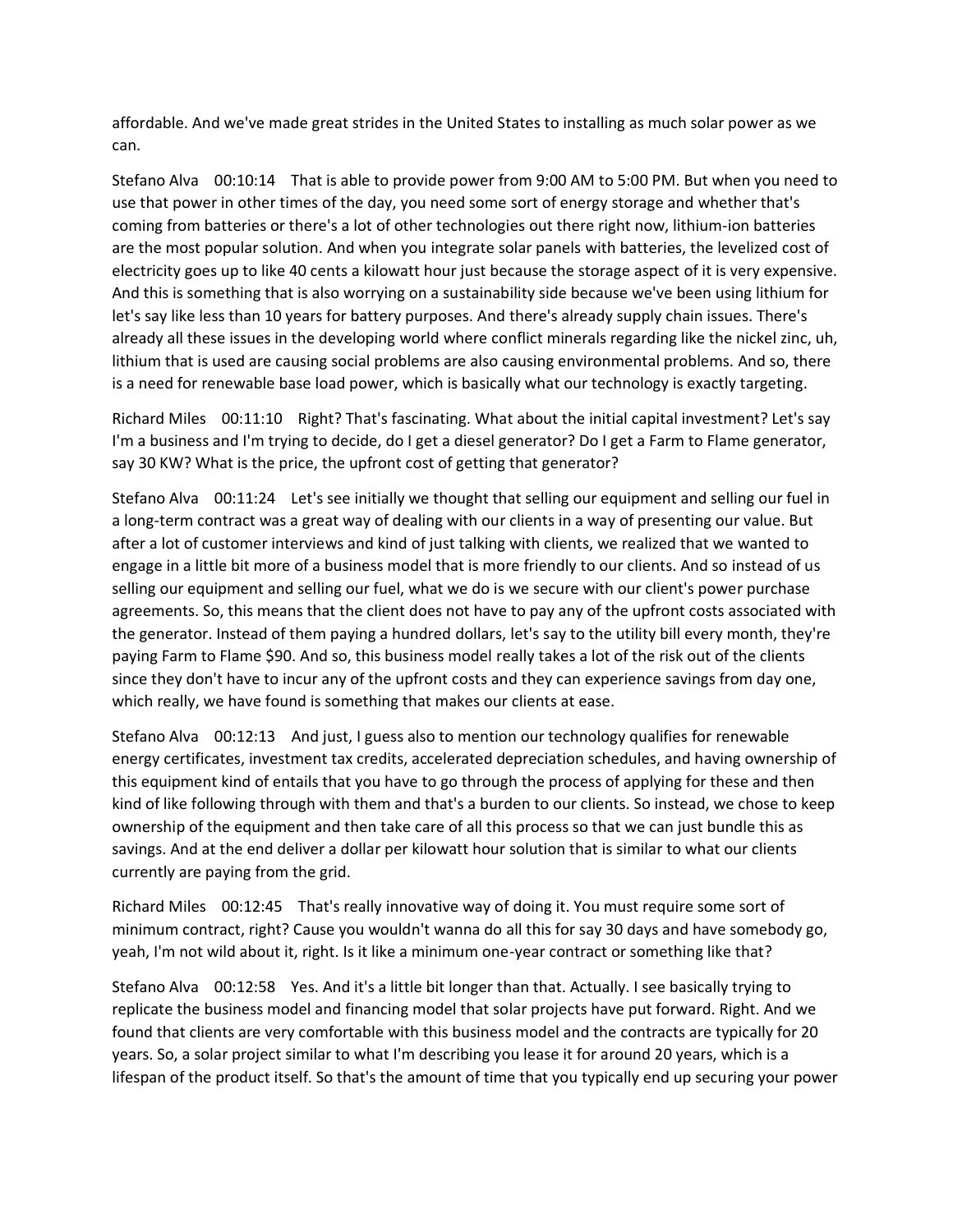purchase agreement for, and it just happens to be too that our equipment has a lifetime upwards of 20 years. So, it also makes sense to just stay within that timeframe.

Richard Miles 00:13:33 So you've clearly done a lot of thinking about the core technology and the core business model before we sort of talk about where you are in terms of business development and raising capital, that sort of stuff. One thing we should address is, uh, particularly for listeners in Gainesville, Florida, or any city that has a biomass plant, there are at least a couple of examples of biomass plants. They have not gone as planned or have not met expectations. So, let's focus on, for instance, the one in, in Gainesville, Florida, where the city purchased a biomass plant, a number of years ago, miss operating in a fairly big loss remains controversial politically, what are they doing wrong? Or what would you be doing differently? And assuming, let's say you're doing much larger power generators. What are you doing differently that would correct for whatever is going on in the large biomass plants. That don't seem to be economical.

Stefano Alva 00:14:19 Like I said, every biomass power plant requires its own tailored process of procurement and kind of like financial planning. It seems that that financial planning was really the crux of this biomass power plant in Gainesville, the biomass power plant received an extremely large grant to develop the biomass power plant and seems that those funds were not properly distributed. And that the, like you mentioned, the plan is operating at a loss that financial planning part is hard. It's something extremely complicated in the sense of trying to match up financing grants, leveraging facilities, personnel, it takes quite a bit of planning. It is really a task that you have to be extremely careful about because we're talking about 20, 30, 40-year contracts. So, if you're tied down to a 20, 30-year contract and you're operating at a loss, obviously that ends up accumulating and creating problems. I say that what we would've done different is basically be able to take a look at the situation a little bit more carefully and maybe understanding a little bit better. What are margins? What is our ability to deliver electricity at a specific price? And then also take a look at the market itself. How was the electricity rates behaving throughout the state of Florida in comparison to all the other utility products that are happening?

Richard Miles 00:15:33 Good point that sort of financial planning is key. I imagine particularly an industry in which you're making long-term investments and long-term commitments. Let's talk about that for a minute. In terms of your business development of Farm to Flame, sounds like you got a good concept, very good concept. You've got a pretty good business model. How has it been so far in terms of attracting the capital that you're gonna need to grow and whether that's coming from investors or grants or loans, how has that been so far?

Stefano Alva 00:15:58 Thank you for that question. It's actually been going really well. So last year we had our first big check, I guess, from the environmental protection agency, they gave us around a hundred thousand dollars in order to develop this technology under the S V I R program. So, this program is called Small Business Innovation Research, which is basically giving the opportunities to small businesses, to be competitive with the big layers, by providing them grants that are specifically focused on innovative ideas that can really shape the industry, which we are targeting. And after that specific grant, we were able to develop the 30-kilowatt unit. We received another grant from the New Jersey Commission of Science, Innovation and Technology. It's a new program called the Clean Tech Seed grant. And we're super grateful for both of those because they really enabled us to put together this 30-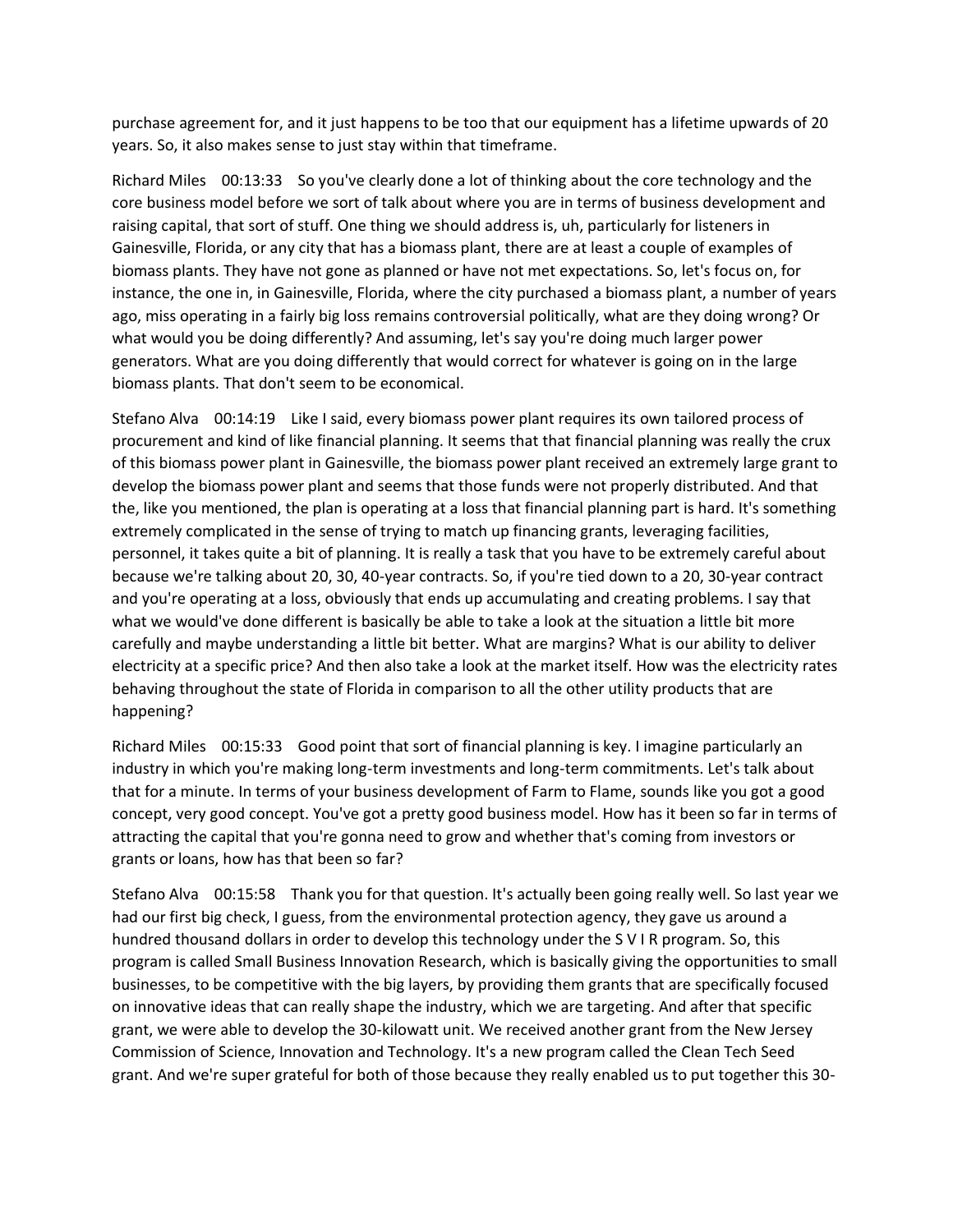kilowatt unit and show a lot of progress and achieve these very important milestones around combustion, building the generator, kind of like having a physical product.

Stefano Alva 00:16:56 This year, we were very fortunate. We received an investment from the Richard King Mellon Foundation. The Richard King Mellon Foundation found in us, not only that we have an innovative technology and that we're really trying to disrupt the energy industry but are also our ability to provide jobs in the clean tech industry. Something that they were very excited about. For example, right now we're hiring a boiler maker that used to work in coal power plants. And so, the interesting thing is that solar and wind power do require skilled workers, but the skills that the workers are using are not really the skills that were needed when putting together natural gas, power plants, or fossil fuel power plants, which had been the most popular electricity generation solution out there. And so, it just happens to be that our technology, we use, uh, boilers, alternators turbines and all these pieces of equipment that have been used by coal and other fossil fuel power plants in the past. So, we're providing an opportunity to transition into clean jobs basically.

Richard Miles 00:17:58 Sounds like you've done a lot of thinking about this. Stefano, I know Farm to Flame is still a fairly small organization, small company. How many employees are you currently at and what is your thinking? What is the company thinking in terms of milestones, say a year from now or two years from now and how big and fast you wanna grow the company.

Stefano Alva 00:18:14 We're definitely very ambitious in our goals and we have a network of supporters that really have helped us get to where we are today. And we're very excited of what's coming ahead. So, the team is currently compressed of me, Kwaku, as a full-time employee. Will, who's another, co-founder also part of the founding team. We have Jeremy and Sage, both our engineers at our manufacturing space. And then we have a couple of business development advisors and employees that are helping us drive client relationships forward. We're currently working with, for example, Mark DeSantis recently came on board as a board member, which I'm delighted about. Mark DeSantis is an expert in machine learning related to agriculture, and he has contracts with NASA developing his own technology. And just having such an experienced entrepreneur on board, having a couple gray hairs, I guess, to compliment the fact that we're all very young is very exciting. We're also working with Nyserda as an organization in New York. They provide us with a lot of assistance that have helped us secure interns, employees and mentors basically have been around the block for a lot of years, have done this a thousand times and we've been able to connect with plenty that just see a lot of, of value in what we're doing and, and are just helping us move forward.

Richard Miles 00:19:24 That's great. I noticed that one of the hallmarks of a true startup in its first phases is you're able to name everyone by first name, right? Not even titles, titles don't even make sense. I remember the days when we started the kid museum and three, four employees, titles are kind of silly, but at a certain point, obviously you start referring to people by the titles. Stefano, let me ask you about your own personal background. I know you were born and raised in Costa Rica, but you did visit the United States frequently in your family. I know you have family members in the US. Tell me what were some of your first impressions of the United States, even, maybe as a young child?

Stefano Alva 00:19:55 That's a good question. I think that I've always been very enthusiastic about the United States and has been something that my family's always instilled in me, that there is such a future to make of yourself when you come to the United States. I mean, it's really limitless and Costa Rica don't get me wrong. The country's fantastic. I love it. It's very dear to my heart. And I'm very much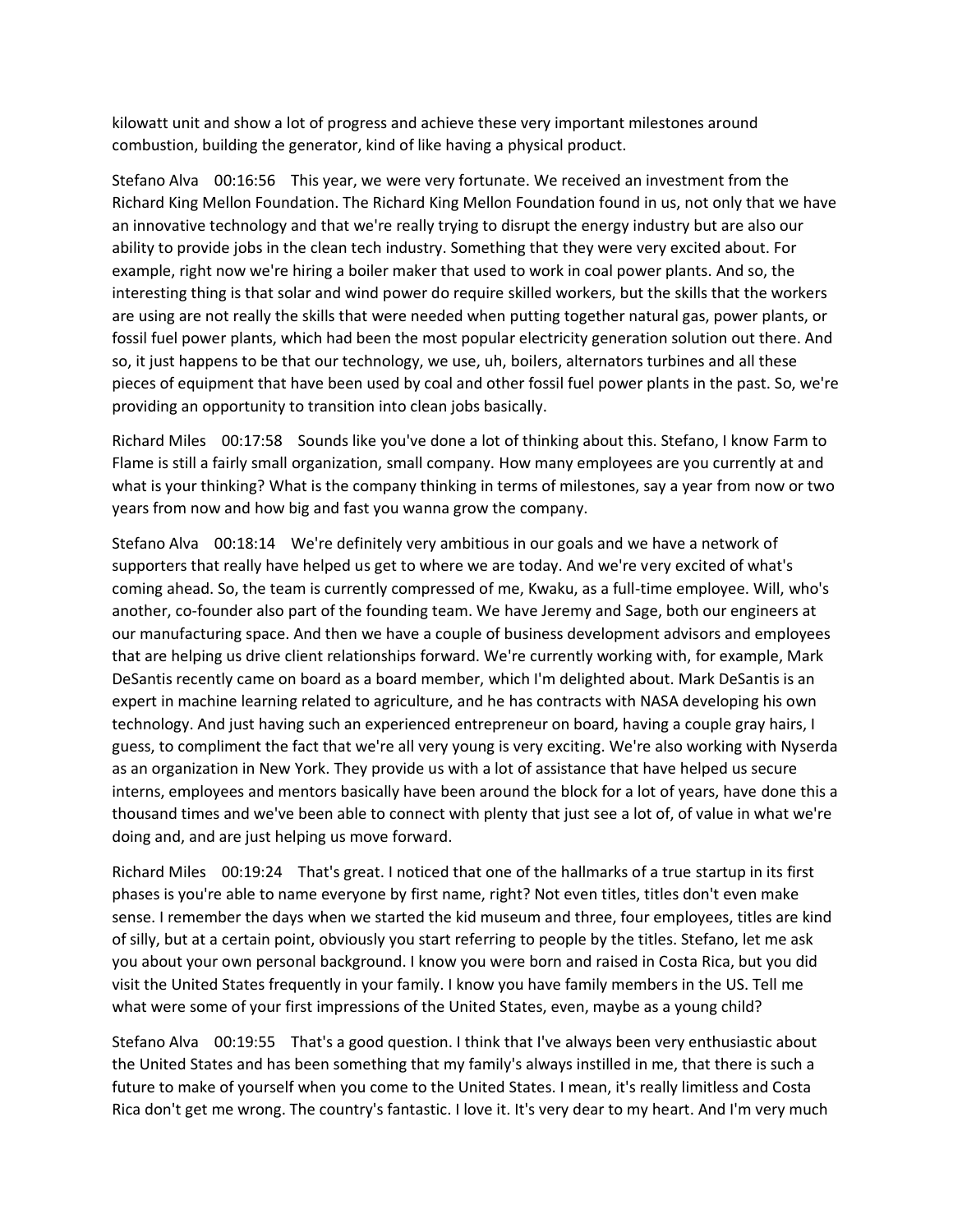looking forward to the day where I can retire and go back to Costa Rica. But when it comes to achieving the goals that I see myself achieving and to aspiring to the level that I'm aspiring to United States is really the place to be. And I learned a lot about sustainability and about being green in general and Costa Rica. And when I came to the United States, I noticed that there's a lot of work to do here in that field. And that inspired me personally. And when I met Kwaku our CEO, he also mentioned to me about his mission of how he wants to bring clean energy to the developing world, specifically Sub-Saharan Africa. And that also honestly brings me to tears like that. I'm so inspired to work every day in the work that I do, because I know that we're aiming to do gigantic, massive impact. And you know, really that's what gets me to wake up every day and do the work that I do.

Richard Miles 00:20:59 That's a great story. And what makes even greater is it so common? My mother came from Mexico roughly the same age as you are now, maybe a little bit younger and made a life and a career for herself, but she of course did miss Mexico, as you probably miss Costa Rica, which is a beautiful country. I've been there several times, your parents, are they engineers? Or were they engineers? Are they anything to do with the energy business?

Stefano Alva 00:21:18 Not energy, but my dad is an engineer, industrial engineer. He definitely thinks very logically still in me like a passion for mathematics. I was always like a student going to like mathematical competitions and I was pushed to be successful academically, but this energy and sustainability has something that I found within myself and probably because of my upbringing and in Costa Rica, I can't exactly pinpoint a specific experience where I'm like, this is what I wanna do, but it was more like a realization like this is what the world needs right now. And I have the tools and I have the skills and I have the passion for it. So why not put all my eggs in this one basket and then try my best.

Richard Miles 00:21:52 Great, great answer. So, Stefano final question, which we usually ask of all the guests, you're still very relatively young entrepreneur, but I'm sure you've already picked up some lessons along the way. And so, is there anything you'd wanna do over on or any sort of warnings or advice for someone listening to this podcast going? Wow, that sounds cool. I've got an idea. I'd maybe need to think about starting a company. What would you tell them to do or not to do?

Stefano Alva 00:22:15 I love that question because I always think like what not to do and always doing stuff that I shouldn't be doing. And so like my very honest advice, obviously coming from someone that is young and still going through the process of learning, but just do, do something, you know, like go out there, fail, go out there and try do your best of course, but don't tell yourself too much with the expectations of what could happen or what to do or what not to do most of the times, I feel like giving your best effort and putting out there the fact that you wanna do something and you're giving it a shot, gets you there eventually. And maybe you don't succeed the first time. It's a matter of learning what you didn't do well that first time and then moving forward.

Richard Miles 00:22:53 Stefano great answer. It's been great having you on the show. I neglected to mention, I think you all will be starting a Wefunder Campaign or some sort of fundraising campaign soon. Hopefully by the time this podcast comes out, we will have a link in the show notes, but if not, encourage listeners go to Farm to Flame Energy, the website, get the details on that. But I think you have a bright future in your company as a bright future. So, thanks very much for coming on Radio Cade and telling us about it.